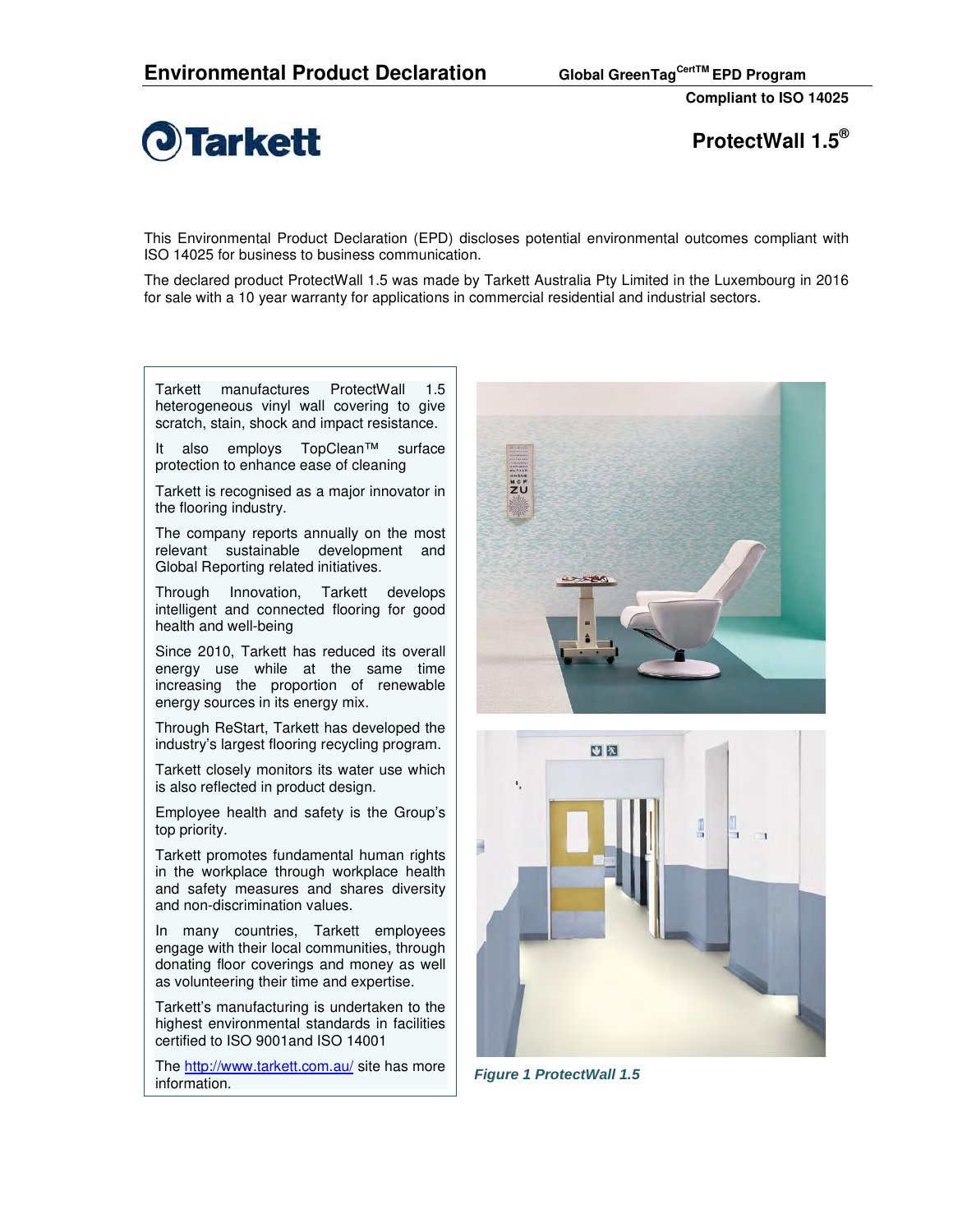

# **ProtectWall 1.5®**

## **Table of Contents**

#### **Heading Page 2018**

| 3  |  |
|----|--|
| 3  |  |
| 3  |  |
| 4  |  |
| 4  |  |
| 4  |  |
| 5  |  |
| 5  |  |
| 6  |  |
| 6  |  |
| 7  |  |
| 8  |  |
| 9  |  |
| 10 |  |
| 11 |  |
| 12 |  |
|    |  |

Different program EPDs may not be comparable as e.g. Australian transport is more than elsewhere. **Further explanatory information is found at** http://www.globalgreentag.com/ or contact: certification1@globalgreentag.com © This EPD remains the property of Global GreenTag Pty Ltd.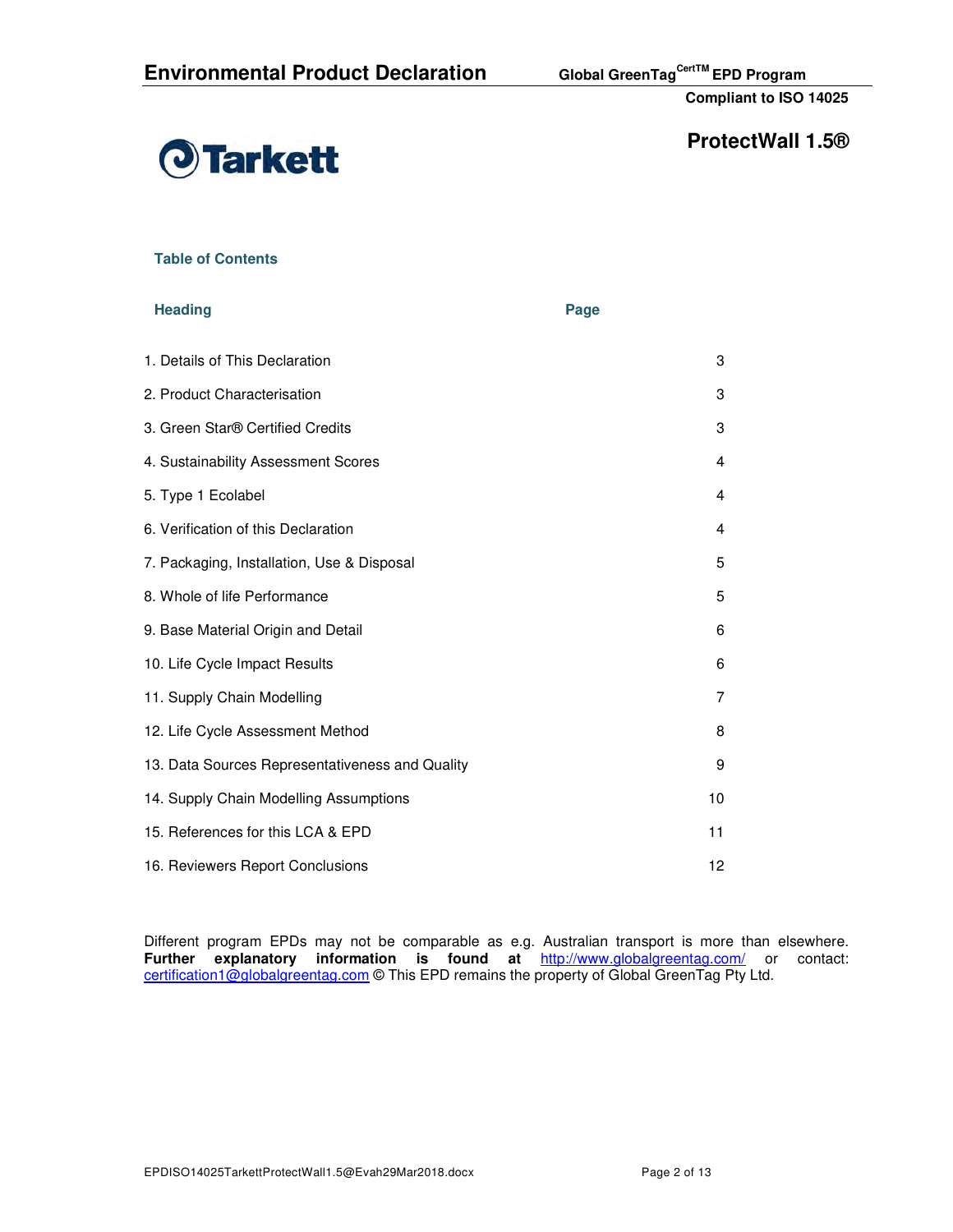

**ProtectWall 1.5®** 

#### **1. Details of This Declaration**  GreenTag Global Pty Ltd hereafter called Global GreenTag noted at

| <b>Program</b><br><b>Operator</b> | GreenTag Global Pty Ltd hereafter called Global GreenTag<br>noted a<br>www.globalgreentag.com |
|-----------------------------------|-----------------------------------------------------------------------------------------------|
| <b>EPD Number</b>                 | TAR-013-y2-2017                                                                               |
| Date issue                        | 28th March 2018                                                                               |
| <b>Validity</b>                   | 28th March 2021                                                                               |
| <b>Reference PCR</b>              | Compliant with PCR WC: 2015                                                                   |
| <b>Time</b>                       | Made in Clervaux and sold from 2016 for 10 years use                                          |
| Geography                         | Made in Luxembourg. Uses are assumed as for Australasia.                                      |
| <b>Application</b>                | Commercial, Residential and Industrial building interior wall coverings                       |
| <b>Functional unit</b>            | ProtectWall 1.5 $\Theta$ 2.398 kg/m <sup>2</sup> 20 year use cradle to fate                   |

### **2. Product Characterisation**

| <b>Definition</b> | Tarkett Australia Pty Ltd ProtectWall 1.5 for commercial building interiors               |  |  |  |  |  |  |  |  |  |  |
|-------------------|-------------------------------------------------------------------------------------------|--|--|--|--|--|--|--|--|--|--|
| <b>Standards</b>  | Australian/New Zealand Standard (AS/NZS) 4256 Plastic roof and wall<br>cladding material. |  |  |  |  |  |  |  |  |  |  |
|                   | ISO AS 4040: Methods of Testing Sheet Roof & Wall Cladding                                |  |  |  |  |  |  |  |  |  |  |

## **3. Green Star® Certified Credits**

Products are relevant to the Green Building Council of Australia's (GBCA) Green Star® scheme. If required this EPD is evidence the declared product meets the following Green Star® credits.

It may be used as evidence in Green Star® submissions for those credits.

The product is certified by GBCA recognised Global GreenTag GreenRate to meet the following credits of Green Star®:

- Interiors V1.2: Sustainable Products, Indoor Pollutants
- Design and As Built V1.2: Sustainable Product, Indoor Pollutants
- Performance V1.1: Refurbishment Materials

#### **GBCA Disclaimer**

.

Green Star® is a registered mark of the Green Building Council of Australia (GBCA). Assessments shall not be reproduced in part at any time. Rating Tools and Technical Manuals are subject to change by the GBCA.

This EPD provides Technical Opinion and as such is not endorsed by the GBCA or its agents. Green Star® Technical Manuals give technical details of credit requirements.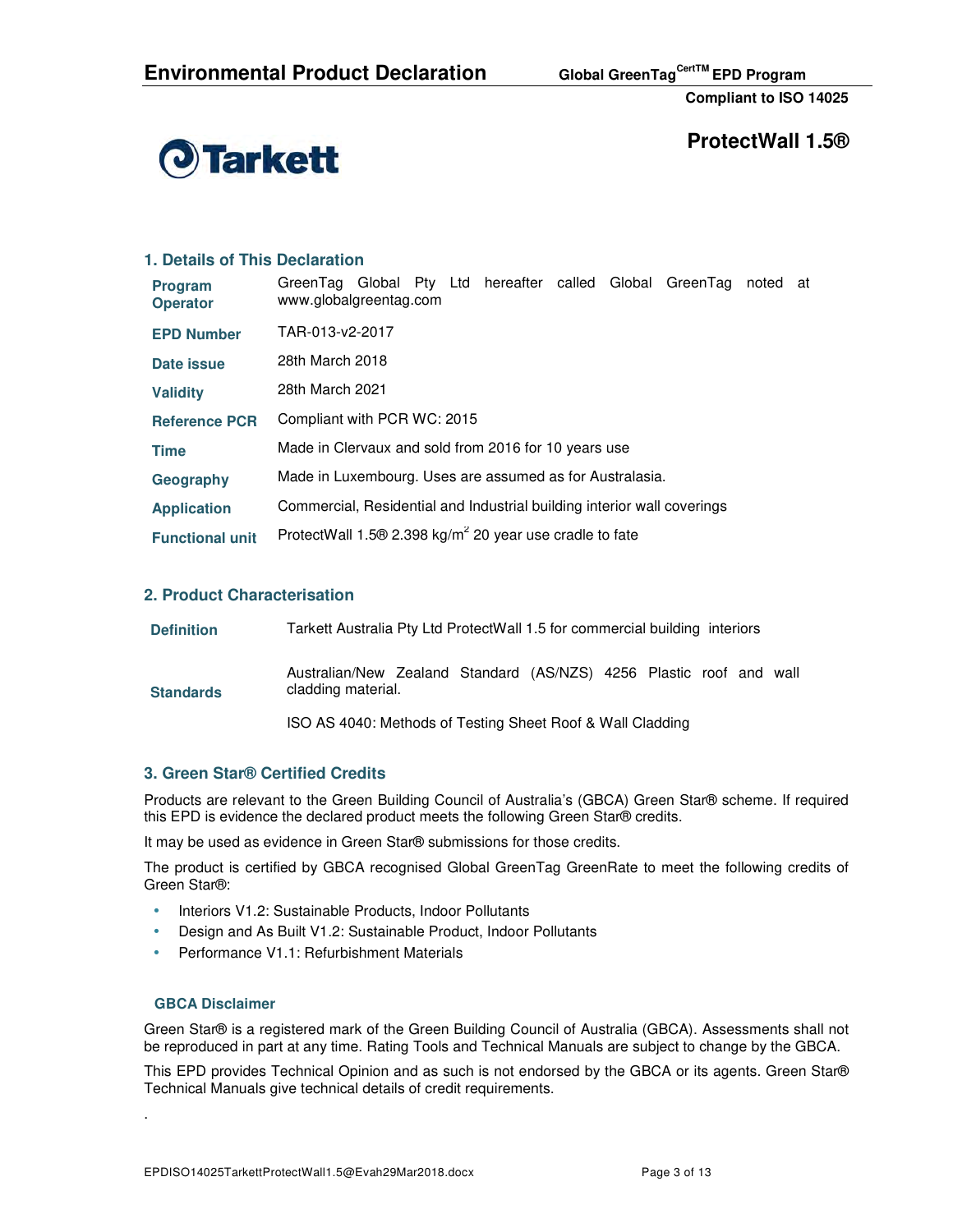

**ProtectWall 1.5®** 

## **4. Sustainability Assessment Scores**

Table 1 lists Global GreenTag Sustainability Assessment Criteria (SAC) scores prior to weighting and then used to determine the GreenTag EcoPOINT<sup>1</sup>.

| Table T Normalised Green ray Economy I & SAC Scores |                          |  |  |  |  |  |  |
|-----------------------------------------------------|--------------------------|--|--|--|--|--|--|
| <b>Category Potential</b>                           | Results $(-1)$ to $+1$ ) |  |  |  |  |  |  |
| <b>Building Synergy</b>                             | 0.75                     |  |  |  |  |  |  |
| <b>Health &amp; Ecotoxicity</b>                     | 0.25                     |  |  |  |  |  |  |
| <b>Biodiversity</b>                                 | 0.65                     |  |  |  |  |  |  |
| <b>LCA Score</b>                                    | 0.10                     |  |  |  |  |  |  |
| Greenhouse Gas Emissions $CO_{2ea}^2$               | 0.08                     |  |  |  |  |  |  |
| <b>Social Responsibility</b>                        | 0.40                     |  |  |  |  |  |  |
| <b>GreenTag EcoPOINT</b>                            | 0.35                     |  |  |  |  |  |  |

## **Table 1 Normalised GreenTag EcoPOINT & SAC Scores**

SAC scores are normalised against business as usual (BAU) product performing comparable functions under the same category rules. Lower scores show better environmental and social benefits with fewer impacts and damages. Considering sustainability:

- worst case BAU results  $= 1.0$ ,
- neutral  $= 0.0$  and
- net positive benefit  $= -1.0$

## **5. Type 1 Ecolabel**

The declared product Type 1 Ecolabel achieved

**Global GreenTag CertTM** 

Gold PLUS GreenRate Level A



#### **6. Verification of this Declaration**

This EPD was approved on 15 02 2018 according to requirements of ISO14025 8.1.3b.

| Role                                               | <b>Name</b>            | Position                                            | Signature  |
|----------------------------------------------------|------------------------|-----------------------------------------------------|------------|
| <b>PCR Review Chair</b>                            | Murray Jones           | Ecquate Pty Ltd CEO                                 |            |
| <b>LCI Developer</b>                               | Delwyn Jones           | The Evah Institute CEO                              |            |
| <b>LCARate, LCIA &amp;</b><br><b>EPD Developer</b> | Nana Bortsie-<br>Arvee | Global GreenTag<br>Assessor                         | 20/04/2018 |
| 3rd Party LCI<br><b>Verifier</b>                   | Shloka Ashar           | Global GreenTag Lead<br><b>Auditor LCI Verifier</b> | 17/04/2018 |
| <b>Internal EPD Audit</b>                          | David Baggs            | Global GreenTag CEO<br>& Program Director           |            |

 $\overline{a}$ <sup>1</sup>http://www.ecospecifier.com.au/knowledge-green/glossary.aspx#greentagecopoint

<sup>&</sup>lt;sup>2</sup> Stocker et al (eds.) Climate Change 2013: The Physical Science Basis, CH8, IPCC AR5, Cambridge U Press, UK.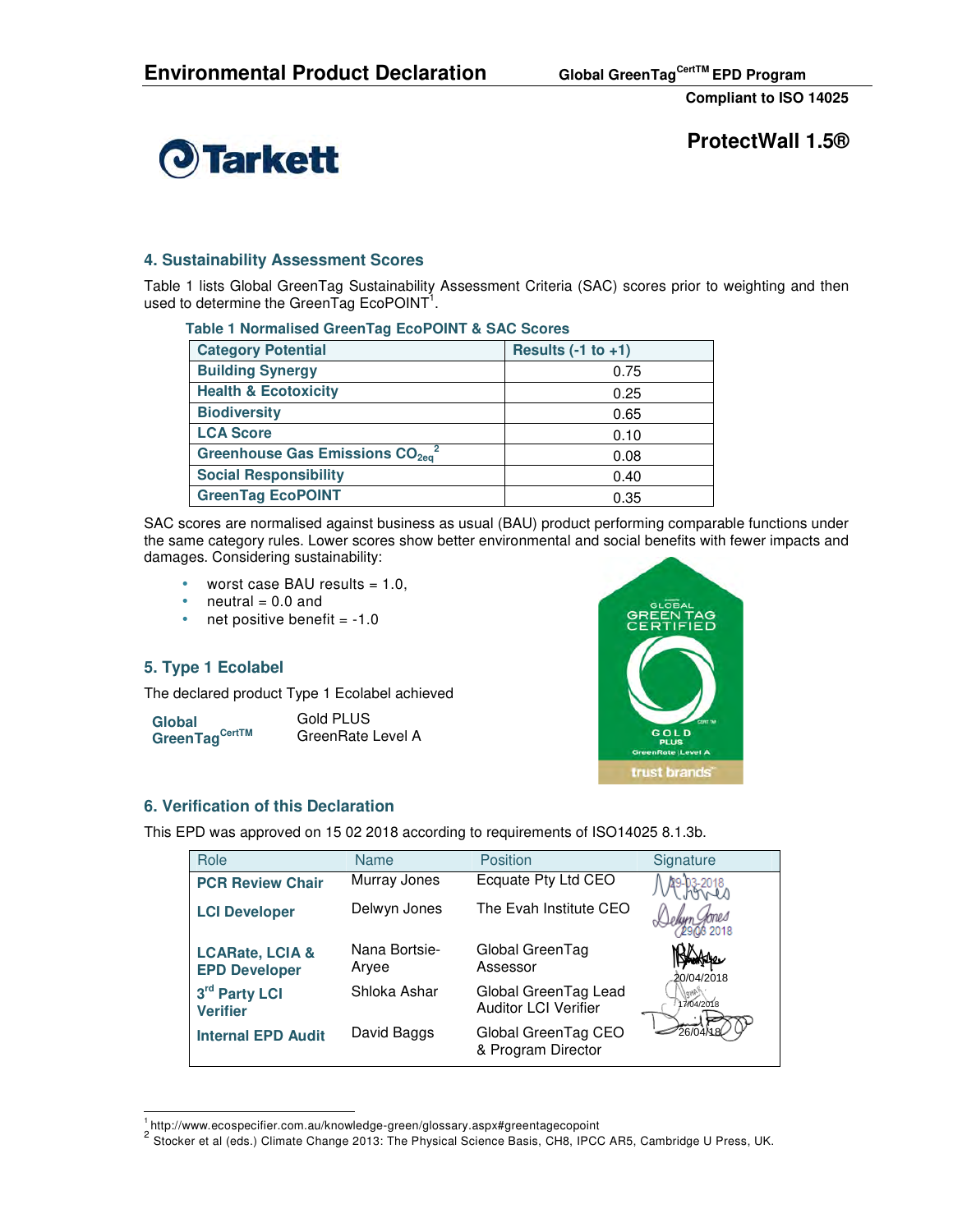

**ProtectWall 1.5®** 

## **7. Packaging, Installation, Use & Disposal**

| <b>Packaging</b>                                 | Cardboard forms & cartons, plastic wrap & strapping on reused pallets.                                                                                 |
|--------------------------------------------------|--------------------------------------------------------------------------------------------------------------------------------------------------------|
| <b>Service life</b>                              | Fitout and build life varies but 20 and 60 year respectively is assumed typical.                                                                       |
| <b>Health Safety &amp;</b><br><b>Environment</b> | Apart from compliance to occupational and workplace health safety and<br>environmental laws no additional personal protection is considered essential. |
| <b>Residual Scrap</b>                            | Mill off-cuts are not reused. Installation scrap of 5% is assumed to landfill.                                                                         |
| <b>Cleaning &amp;</b><br><b>Maintenance</b>      | The recommended cleaning and maintenance raises no ecosystem or human<br>health concerns. Care and maintenance guides are on company websites.         |
| <b>Scenario</b>                                  | Weekly detergent spray, light mop, monthly wet machine scrub and cloth dry.                                                                            |
| <b>Recycling</b>                                 | Home mill, fabrication and installation scrap is not reworked into new product.                                                                        |
| Re-use                                           | This study assumes 60% product is serviceable for reuse over 40 more years.                                                                            |
| <b>Disposal</b>                                  | It assumes 30% is recycled. Incineration is rare in Australia so none is modelled.                                                                     |

#### **8. Whole of life Performance**

| <b>Health</b><br><b>Protection</b>            | The product does not contain levels of carcinogenic, toxic or hazardous<br>substances that warrant ecological or human health concern cradle to grave. It<br>passed the Ecospecifier Cautionary Assessment Process (ESCAP) and no<br>issues or red light concerns existed for product human or ecological toxicity. |
|-----------------------------------------------|---------------------------------------------------------------------------------------------------------------------------------------------------------------------------------------------------------------------------------------------------------------------------------------------------------------------|
| <b>Effluent</b>                               | The LCI results and ESCAP raised no red light concerns in emissions to water <sup>3</sup> .                                                                                                                                                                                                                         |
| Waste                                         | Cradle to grave waste to landfill was 1% hazardous and 99% non-hazardous.                                                                                                                                                                                                                                           |
| <b>Environmental</b><br><b>Protection</b>     | Continuous improvement under the maker's certified ISO14001 EMS aims to<br>avoid toxics, waste and pollution plus reduce their material and energy use.                                                                                                                                                             |
| <b>Environmental</b><br><b>Health Effects</b> | Installed products are certified as having VOC's compliant with Green Star®<br>IEQ VOC credits for indoor environment <sup>4</sup> quality credits. No other potential in-<br>use impacts on environment or health are known.                                                                                       |

4 in accordance with national standards and practice

 $\overline{a}$ 3 According with national standards in ANZECC Guideline For Fresh & Marine Water Quality (2000)

EPDISO14025TarkettProtectWall1.5@Evah29Mar2018.docx Page 5 of 13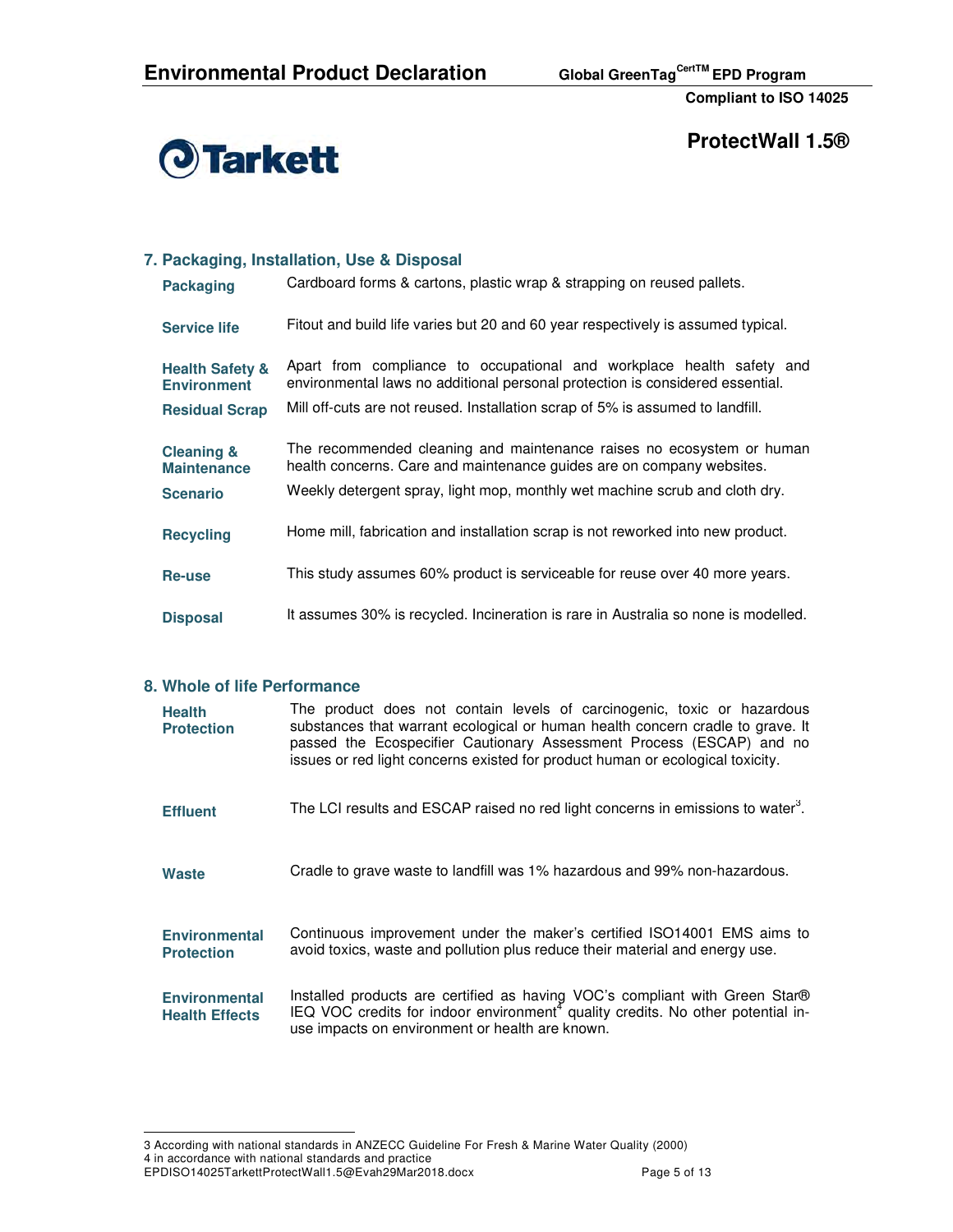

**ProtectWall 1.5®** 

## **9. Base Material Origin and Detail**

Table 2 lists key components by function, type, key operation, source and amount.

#### **Table 2 Base Material**

| Function         | Component                       | <b>Production</b>                  | Origin       | Amount       |  |
|------------------|---------------------------------|------------------------------------|--------------|--------------|--|
| <b>Binder</b>    | <b>EPVC</b>                     | Extract, Chlorinate, Polymerise    | Spain        | >40<45       |  |
| Fill Fire retard | $CaAl2$ trihydrate <sup>5</sup> | Mine, Crush, Sieve & Haul          | Germany      | >30<40       |  |
| Filler rPVC      | Home scrap                      | Manufacture, Trim, Scrap           | Europe       | >15<20       |  |
| Antioxidant      | Cresyl TPK                      | Drill, Extract, Polymerise         | Europe       | >10<15       |  |
| Coating          | <b>PUR Acrylic</b>              | Farm, Drill, Extract, Polymerise   | Belgium      | $>2.5$ < 5.0 |  |
| Whiting $CaCO3$  | Limestone                       | Mine, Crush, Sieve & Haul          | Belgium      | $>2.5$ < 5.0 |  |
| Plasticiser      | DINCH <sup>6</sup>              | Drill, Extract, Polymerise         | Germany      | >2.5 < 5.0   |  |
| Plasticiser      | ESBO'                           | Farm, Press, Refine, Mill          | UK           | >2.5 < 5.0   |  |
| Stabiliser       | Ca Zn Soap                      | Mine, Farm, Press, Refine, Mill    | Germany      | $>1.0$ < 1.5 |  |
| Stabiliser       | CaZn soap                       | Drill, Distil, Extract, Polymerise | Germany      | $>1.0$ < 1.5 |  |
| Pigment          | White TiO <sub>2</sub>          | Mine, Digest, Precipitate, Coat    | Poland       | $>0.5$ < 1.5 |  |
| Pigment          | Ink, Dye                        | Drill, Distil, Extract, Polymerise | Belgium      | $>0.2$ < 0.5 |  |
| Surfactant       | Mixed organics                  | Global                             | $>0.2$ < 0.5 |              |  |

## **10. Life Cycle Impact Results**

Table 4 shows Life Cycle Impact Assessment (LCIA) results for 20 years of product use.

| <b>Evaluation Category</b>                 | <b>Unit</b>           | <b>Result</b> |
|--------------------------------------------|-----------------------|---------------|
| <b>Product mass</b>                        | kg/m <sup>2</sup>     | 2.398         |
| <b>EcoIndicator 99</b>                     | ecopoint              | 0.43          |
| <b>Carbon Dioxide Equivalent Emissions</b> | kg CO <sub>2e</sub>   | 5.67          |
| <b>Ecosystem Quality Damages</b>           | $PDF^*m^{2*}vr$       | 6.34E-05      |
| <b>Human Health Damages</b>                | <b>DALY</b>           | 4.96E-04      |
| <b>Ozone Depletion</b>                     | kg R11 $_e$           | 1.82E-09      |
| <b>Acidification</b>                       | kg SO <sub>2e</sub>   | 0.21          |
| <b>Fossil Fuel Depletion</b>               | $MJ_{\sf surplus}$    | 6.39          |
| <b>Mineral Resource</b>                    | $MJ_{\text{surplus}}$ | 1.09          |

<sup>&</sup>lt;sub>5</sub><br><sup>5</sup> Calcium Alumino hydroxide

<sup>6</sup> di-isononyl-cyclohexane-1,2-dicarboxylate (DINCH)

<sup>7</sup> Epoxidized soybean oil (ESBO)

EPDISO14025TarkettProtectWall1.5@Evah29Mar2018.docx Page 6 of 13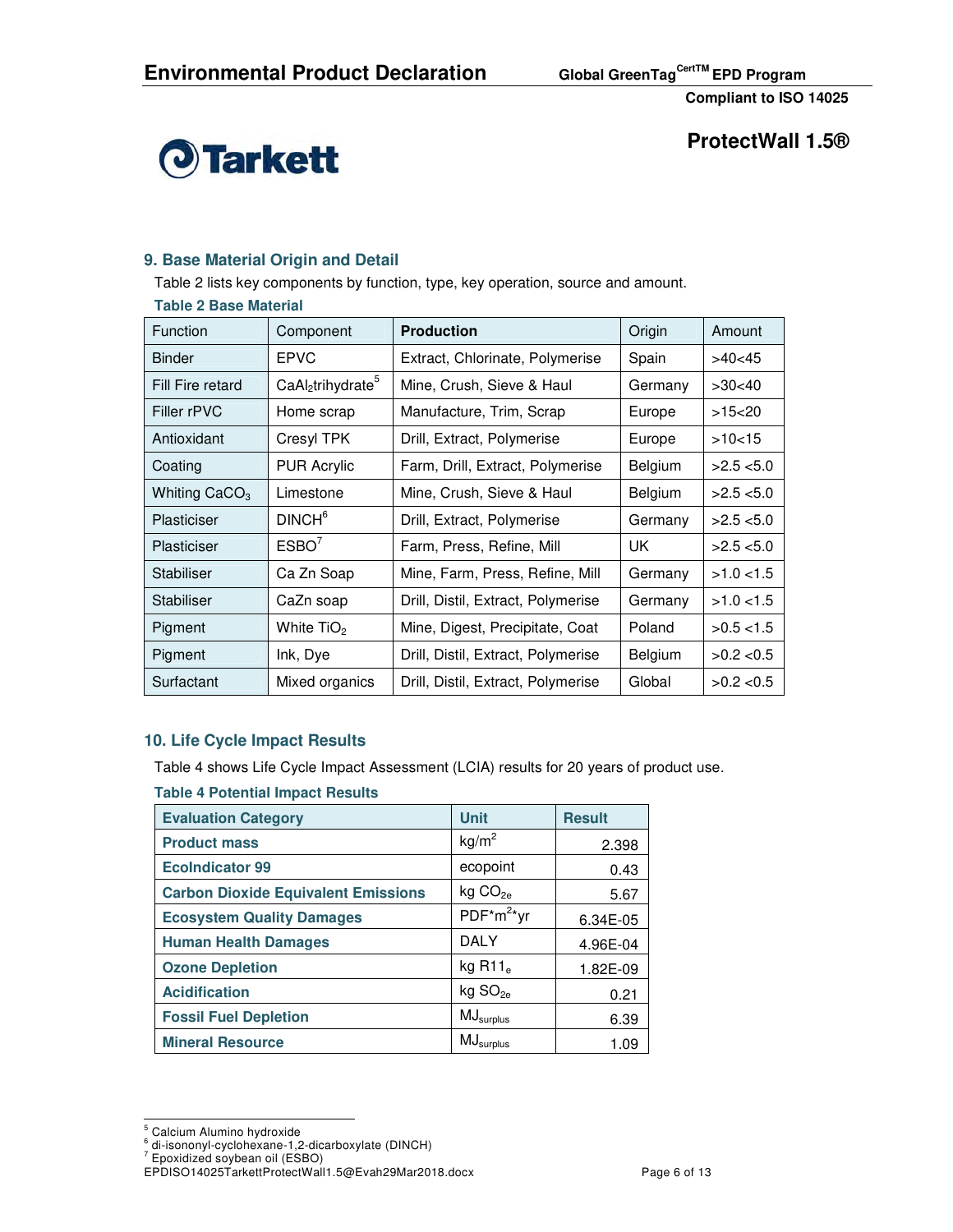

**ProtectWall 1.5®** 

## **11. Supply Chain Modelling**

Processes to acquire, refine, transport, fabricate, coat, use, clean, repair, reuse and dispose of metal, masonry, ceramic, timber, glass, plastic and composites are modelled. These include those of:

- Mining, extracting and refining resources to make commodities and packaging;
- Acquiring, cultivating, harvesting, extracting, refining produce and biomass;
- Fuel production to supply power and process energy and freight;
- Chemicals use in processing resources, intermediates and ancillaries;
- Process energy, fuel and freight of resources, intermediates and ancillaries;
- Use, cleaning, recoating, repair, recycling, re-use and landfill, as well as
- Infrastructure process energy transformed and material wear loss e.g. tyres.

A flow chart in Figure 2 shows key product supply chain operations from cradle to fate.



**Figure 2 Major Product Operations**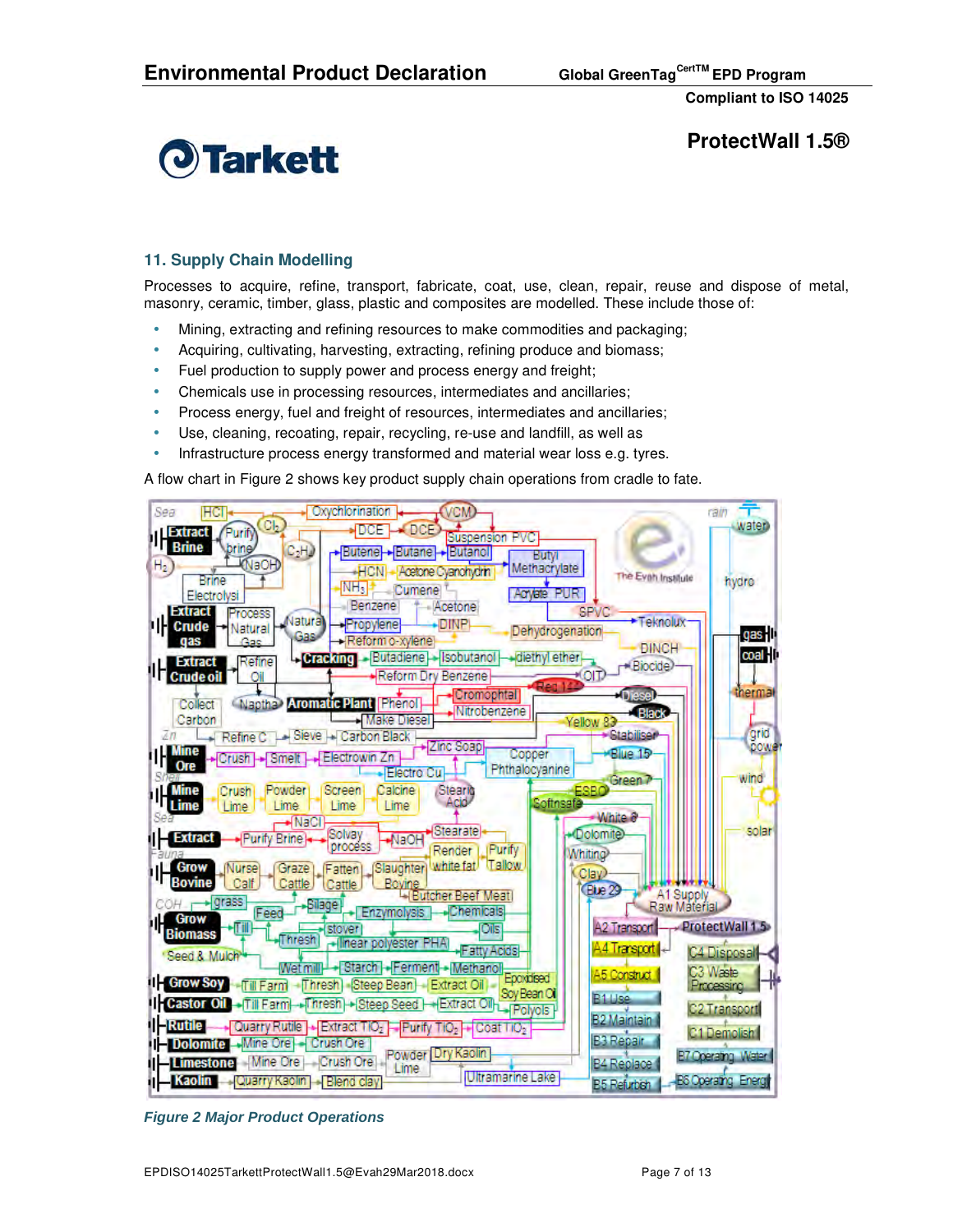

**ProtectWall 1.5®** 

## **12. Life Cycle Assessment Method**

| <b>LCA Author</b>                  | The Evah Institute as described at www.evah.com.au                                                                                                         |                    |
|------------------------------------|------------------------------------------------------------------------------------------------------------------------------------------------------------|--------------------|
| <b>Study Period</b>                | Factory data was collected from 2015 to 2018                                                                                                               |                    |
| <b>LCA Method</b>                  | Compliant with ISO 14040 and ISO 14044 Standards                                                                                                           |                    |
| <b>LCIA method</b>                 | EcoIndicator 99 Life Cycle Impact (LCIA) Assessment                                                                                                        | The Evah Institute |
| <b>Scope</b>                       | Cradle to Fate including all supply chain phases and stages depicted in Figure 2.                                                                          |                    |
| <b>Phases</b>                      | The LCA covered all known flows in all known stages cradle to end of life fate.                                                                            |                    |
| <b>Assumptions</b>                 | Use is to typical Australian Facility Management professional practice.                                                                                    |                    |
| <b>Scenarios</b>                   | Use, cleaning, maintenance plus disposal and re-use were scenario-based using<br>Facility Management Association denoted and published typical operations. |                    |
| <b>System</b><br><b>Boundaries</b> | The LCA covers all operations in the system boundary depicted in Figure 3.                                                                                 |                    |
|                                    |                                                                                                                                                            |                    |

**Processes** 

All known processes are included from resource acquisition, water, fuel & energy use, power generation & distribution, freight, refining, intermediates, manufacture, scrap re-use, packing and dispatch, installation, use, maintenance and landfill. All significant waste and emission flows from all supply chain operations involved to make, pack and install the product are included.

| Stages                      |                        | Product       |                      | Use Stage Related to Building<br>Construction<br>End-of-Life |              |                                                      |             |                                   |             |               |                          |                          |                |               | Benefits &                      |                |                                  |                |                        |  |  |
|-----------------------------|------------------------|---------------|----------------------|--------------------------------------------------------------|--------------|------------------------------------------------------|-------------|-----------------------------------|-------------|---------------|--------------------------|--------------------------|----------------|---------------|---------------------------------|----------------|----------------------------------|----------------|------------------------|--|--|
|                             |                        |               |                      |                                                              |              | Fabric<br>Operation                                  |             |                                   |             |               |                          |                          |                |               | loads beyond<br>system boundary |                |                                  |                |                        |  |  |
| Modules                     | A <sub>1</sub>         | A2            | A3                   | AA                                                           | A5           | <b>B1</b>                                            | <b>B2</b>   | B <sub>3</sub>                    | <b>B4</b>   | <b>B5</b>     | <b>B6</b>                | <b>B7</b>                | C <sub>1</sub> | C2            | C3                              | C <sub>4</sub> |                                  |                |                        |  |  |
| Unit Operations             | Raw material<br>supply | Transport     | <b>Manufacturing</b> | Transport                                                    | Construction | 鸟                                                    | Maintenance | Repair                            | Replacement | Refurbishment | Energyuse<br>Cperatorial | Operatorral<br>Water use | Demolition     | Transport     | waste<br>Processing             | Disposal       | Reuse potential<br>Recovery<br>ļ |                | Recycling<br>Potential |  |  |
| Cradle to Grave             |                        | Mandatory for |                      | Mandatory                                                    |              | Mandatory for each and every phase<br>Mandatory each |             |                                   |             |               |                          |                          |                |               |                                 |                |                                  | Mandatory each |                        |  |  |
| Cradle to Gate +<br>options |                        | every phase   |                      | Optional                                                     |              |                                                      |             | Optional for each and every phase |             |               |                          |                          |                | Optional each |                                 |                |                                  | Optional each  |                        |  |  |
| Cradle to Gate              |                        |               |                      |                                                              |              |                                                      |             |                                   |             |               |                          |                          |                |               |                                 |                |                                  |                |                        |  |  |
| Modelling                   | Actual                 |               |                      | Scenarios                                                    |              |                                                      |             |                                   |             |               |                          |                          |                |               |                                 |                |                                  |                |                        |  |  |

#### **Figure 3 Phases and Stages Cradle to Grave**

Evah industry databases cover all known domestic and global scope 1 and 2 operations. They exclude scope 3 burdens from capital facilities, equipment churn, noise and dehydration as well as incidental activities and employee commuting. The databases exist in top zones of commercial global modelling and calculating engines. Quality control methods are applied to ensure:

- Coverage of place in time with all information $^8$  for each dataset noted, checked and updated;
- Consistency to Evah guidelines $9$  for all process technology, transport and energy demand;
- Completeness of modeling based on in-house reports, literature and industry reviews;
- Plausibility in 2 way checks of LCI input and output flows of data checked for validity, plus
- Mathematical correctness of all calculations in mass and energy balance cross checks.

Electricity supply models in active databases are updated annually. As each project is modelled and new data is available the databases are updated and audited by external Type 1 ecolabel certifiers.

 8 Jones D G (2004) LCI Database for Commercial Building Report 2001-006-B-15 Icon.net, Australia

<sup>&</sup>lt;sup>9</sup> Evah Tools, Databases and Methodology Queensland, Australia at http://www.evah.com.au/tools.html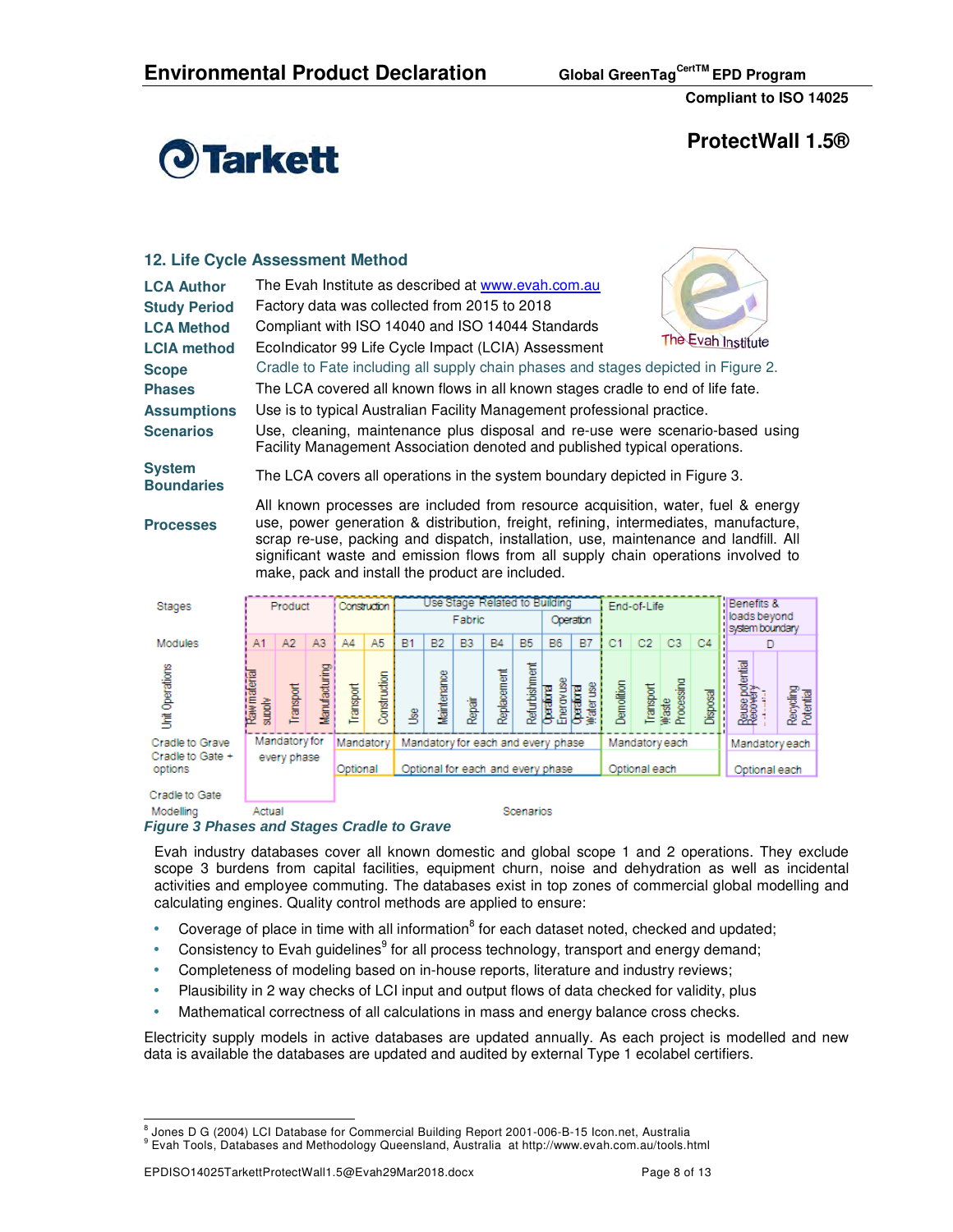

**ProtectWall 1.5®** 

## **13. Data Sources Representativeness and Quality**

Primary data used for modelling the state of art of each operation includes all known process for:

- 
- Technology sequences; • Reliance on raw and recycled material;
- 
- Energy and water use; High and reduced process emissions;
- 
- Landfill and effluent plus **•** Freight and distribution systems.

Primary data is sourced from clients, Annual Reports and their publications on corporate locations, logistics, technology use, market share, management systems, standards and commitment to improved environmental performance. Information on operations is also sourced from client:

- Supply chain mills, their technical manuals, corporate annual reports and sector experts, and
- Manufacturing specifications websites and factory site development license applications.

Background data is sourced from the International Energy Agency, IBISWorld, USGS Minerals, Franklin Associates, Boustead 6, Plastics Europe, CML2, Simapro 8, EcoInvent 3 and NREL USLCI model databases. Information on operations is also sourced from:

- Library, document, NPI and web searches, review papers, building manuals and
- Global Industry Association and Government reports on Best Available Technology (BAT).

For benchmarking, comparison and integrity checks inventory data is developed to represent BAT, business as usual and worst practice options with operations covering industry sector supply and infrastructure in Australia and overseas.

Such technology, performance and license conditions were modelled and evaluated across mining, farming, forestry, freight, infrastructure and manufacturing and building industry sectors since 1995.

As most sources do not provide estimates of accuracy, a pedigree matrix of uncertainty estimates to 95% confidence levels of Geometric Standard Deviation<sup>2</sup> ( $\sigma_g$ ) is used to define quality as in Table 6<sup>10</sup>.

| Metric $\sigma_{\alpha}$ | $U \pm 0.01$    | $U \pm 0.05$  | $U \pm 0.10$        | $U \pm 0.20$  | $U \pm 0.30$         |
|--------------------------|-----------------|---------------|---------------------|---------------|----------------------|
| Temporal                 | Post 2015       | Post 2010     | Post 2005           | Post 2000     | Pre 2000             |
| <b>Duration</b>          | $>3$ yr         | 3yr           | 2yr                 | 1 yr          | <1yr                 |
| Data Source              | <b>Process</b>  | Line          | Plant               | Corporate     | Sector               |
| Technology               | Actual          | Comparable    | <b>Within Class</b> | Conventional  | <b>Within Sector</b> |
| Reliability on           | Site Audit      | Expert verify | Region Report       | Sector Report | Academic             |
| Precision to             | Process         | Line          | Plant               | Company       | Industry             |
| Geography                | <b>Process</b>  | Line          | Plant               | Nation        | Continent            |
| True of the              | Process         | Mill          | Company             | Group         | Industry             |
| Sites cover of           | $>50\%$         | >25%          | $>10\%$             | $>5\%$        | $< 5\%$              |
| Sample size              | $>66\%$ trend   | $>25\%$ trend | $>10\%$ batch       | >5% batch     | Academic             |
| Cut-off mass             | 0.01%           | 0.05%         | 0.1%                | 0.5%          | $1\%$                |
| Consistent to            | ±0.01           | $<\pm 0.05$   | $<\pm 0.10$         | $<\pm 0.20$   | $<\pm 0.30$          |
| Reproducible             | >98% confidence | >95%          | $>90\%$             | $>80\%$       | <70%                 |
| Certainty                | Very High       | High          | Typical             | Poor          | >±0.30 unused        |

#### **Table 6 Data Quality Uncertainty (U) for 2017-18**

No data set with >±30% uncertainty is used without notation in the LCA as well as the EPD.

 $\overline{a}$ <sup>10</sup> Evah Institute data quality control system accords with UNEP SETAC Global LCI Database Quality 2010 Guidelines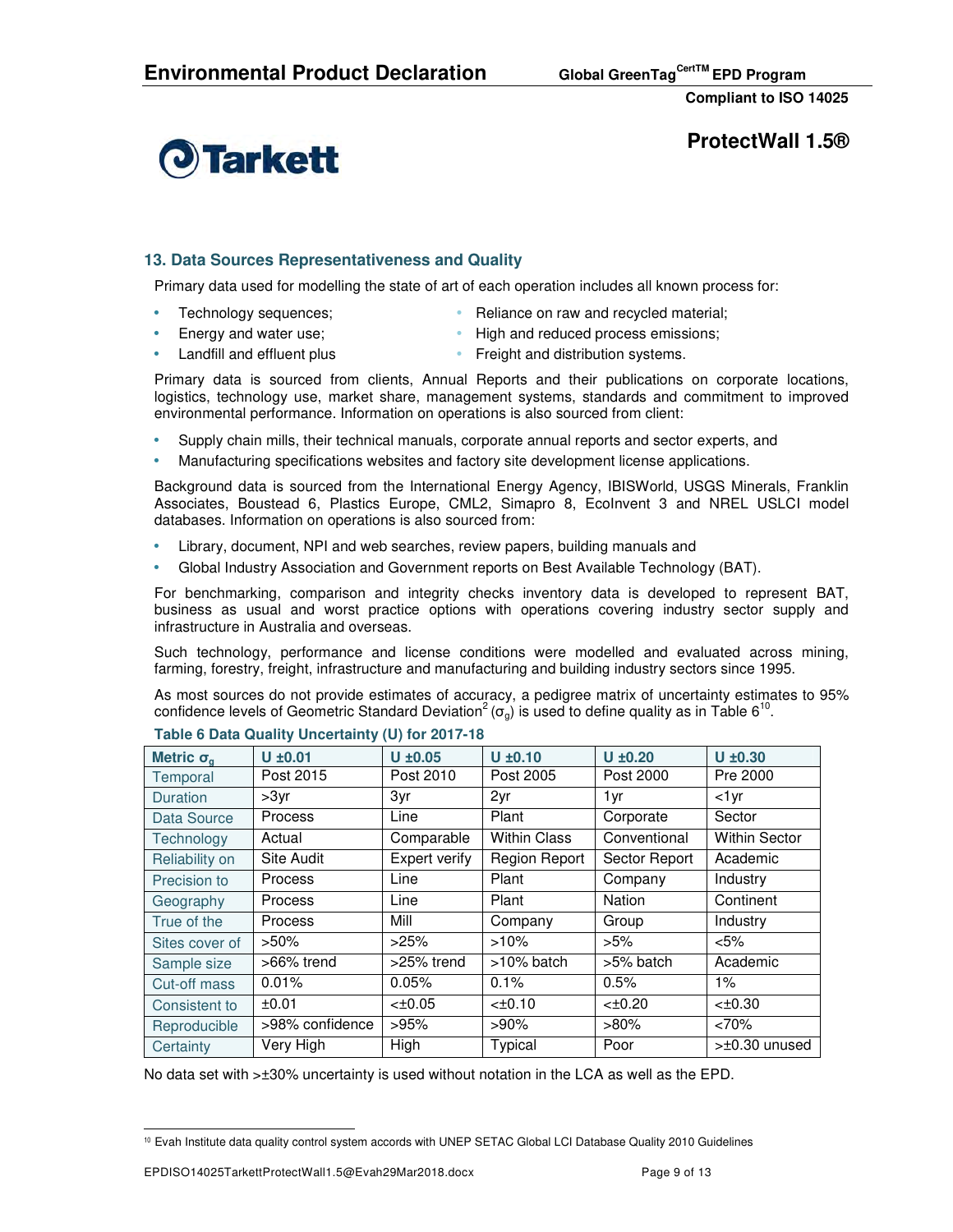

**ProtectWall 1.5®** 

## **14. Supply Chain Modelling Assumptions**

Australian building sector rules and Evah assumptions applied are defined in Table 7.

|                            | <b>Table 7 Scope Boundaries Assumptions and Metadata</b>                            |  |  |  |
|----------------------------|-------------------------------------------------------------------------------------|--|--|--|
| <b>Quality/Domain</b>      | <b>National including Import and Export</b>                                         |  |  |  |
| <b>Process Model</b>       | Typical industry practice with currently most common or best (BAT) technology       |  |  |  |
| Resource flows             | Regional data for resource mapping, fuels, energy, electricity and logistics        |  |  |  |
| Temporal                   | Project data was collated from 2015 to 2017                                         |  |  |  |
| Geography                  | Designated client, site, regional, national, Pacific Rim then European jurisdiction |  |  |  |
| Representation             | Designated client, their suppliers and energy supply chains back to the cradle      |  |  |  |
| Consistency                | Model all operations by known given operations with closest proximity               |  |  |  |
| Technology                 | Pacific Rim Industry Supply Chain Technology typical of 2015 to 2018                |  |  |  |
| <b>Functional Unit</b>     | Typical product usage with cleaning & disposal/ $m2$ over the set year service life |  |  |  |
| <b>System Control</b>      |                                                                                     |  |  |  |
| <b>Primary Sources</b>     | Clients and suppliers mills, publications, websites, specifications & manuals       |  |  |  |
| <b>Other Sources</b>       | IEA 2018, GGT 2018, Boustead 2013, Simapro 2016, IBIS 2018, Ecolnvent 2018          |  |  |  |
| Data mix                   | Power grid and renewable shares updated to latest IEA 2018 reports                  |  |  |  |
| Operational                | Company data for process performance, product share, waste and emissions            |  |  |  |
| Logistics                  | Local data is used for power, fuel mix, water supply, logistics share & capacity    |  |  |  |
| <b>New Data Entry</b>      | VliegLCA, Evah Institute 2018; Global Green Tag Researchers 2018                    |  |  |  |
| Data Generator             | Manufacturers, Evah Institute 2018; GGT 2018; Meta: IBIS 2018, Other pre 2018       |  |  |  |
| Data Publisher             | The Evah Institute Pty Ltd to Global GreenTag and designated client only            |  |  |  |
| Persons input              | All contributors cited in Evah & Global GreenTag records or websites                |  |  |  |
| <b>Data Flow &amp; Mix</b> |                                                                                     |  |  |  |
| <b>System Boundary</b>     | Earth's cradle of all resource & emission flows to end of use, fitout or build life |  |  |  |
| System flows               | All known from and to air, land, water and community sources & sinks                |  |  |  |
| Capital inclusions         | Natural stocks∆, industry stockpiles∆, capital wear ∆, system losses and use        |  |  |  |
| <b>Arid Practice</b>       | Dry technology adopted, Water use is factored by 0.1 as for e.g. Mining             |  |  |  |
| Transportation             | Distance >20% than EU; >20% fuel efficient larger vehicles, load & distance         |  |  |  |
| Industrial                 | Company or industry sector data for manufacturing and minerals involved             |  |  |  |
| Mining                     | All raw material extraction is based on Australian or Pacific Rim technology        |  |  |  |
| Imported fuel              | Mix is from nearest sources is e.g. UAE, SE Asia, Canada or New Zealand             |  |  |  |
| <b>Finishes</b>            | Processing inputs with finishing burdens are factored in. If not that is denoted    |  |  |  |
| <b>Validation</b>          |                                                                                     |  |  |  |
| Accuracy                   | $10th$ generation study is $\pm$ 5 to 15% uncertain due to some background data     |  |  |  |
| Completeness               | All significant operations are tracked and documented from the cradle to grave      |  |  |  |
| Precision                  | Tracking of >90% flows applies a 90:10 rule sequentially to 99.9% and beyond        |  |  |  |
| Allocation                 | %100 to co products on reaction stoichiometry by energetic or mass fraction         |  |  |  |
| <b>Burdens</b>             | All resource use from & emissions to community air land, water are included         |  |  |  |
| Plausibility               | Results are checked and benchmarked against BAT, BAU & worst practice               |  |  |  |
| Sensitivity                | Calculated U is reported & compared to libraries of Bath U RICE & Ecolnvent 3.2     |  |  |  |
| <b>Validity Checks</b>     | Are made versus Plastics Europe, Ecobilan, GaBi & or Industry LCA Literature        |  |  |  |

## **Table 7 Scope Boundaries Assumptions and Metadata**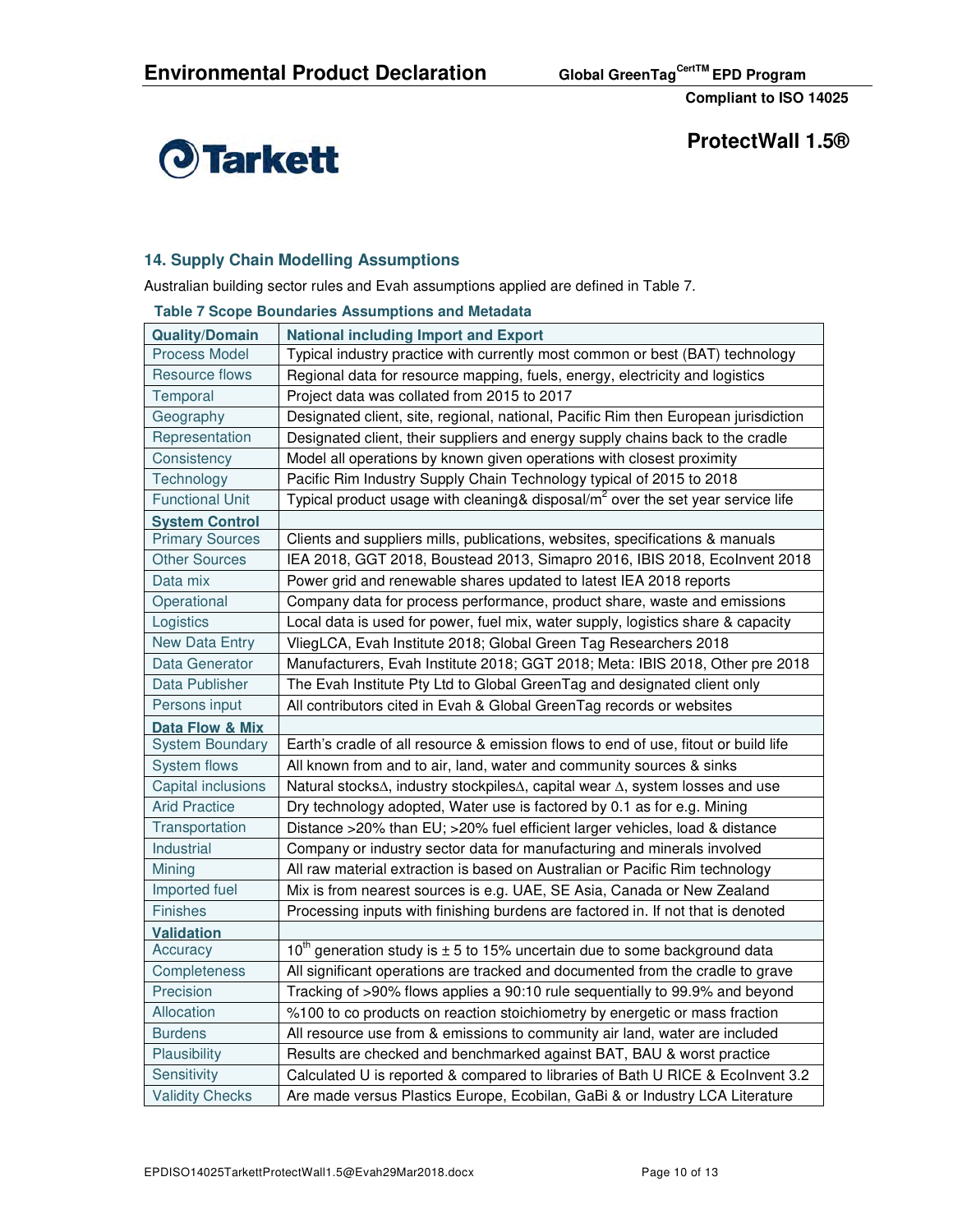

**ProtectWall 1.5®** 

## **15. References for this LCA & EPD**

Australian & New Zealand (ANZECC) Guidelines For Fresh & Marine Water Quality (2000) http://www.environment.gov.au/water/quality/national-water-quality-management-strategy Basel Convention (2011) Control of Transboundary Movement of Hazardous Waste & Disposal http://www.basel.int/portals/4/basel%20convention/docs/text/baselconventiontext-e.pdf Boustead (2014) Model 6 LCI database http://www.boustead-consulting.co.uk/publicat.htm USA & UK EcoInvent (2016) LCI Model 3 database http://www.ecoinvent.ch/ EcoInvent, Switzerland Evah (2016) LCA Tools, Databases & Methodology at http://www.evah.com.au/tools.html Franklin Associates (2016) US LCI Database http://www.fal.com/index.html Eastern Research Group US GreenTag™ Certification (2016) http://www2.ecospecifier.org/services\_offered/greentag\_certification GreenTag™ (2016) Product Category Rules http://www.globalgreentag.com/greentag-epd-program Jones D., Mitchell. P. & Watson P. (2004) LCI Database for Australian Commercial Building Material: Report 2001-006-B-15, Sustainable Built Assets, CRC for Construction Innovation Jones D.G et al. (2009) Chapter 3: Material Environmental LCA in Newton P et al., (eds) Technology, Design & Process Innovation in the Built Environment, Taylor & Francis, UK IBISWorld (2014) Market Research, http://www.ibisworld.com.au/ IBISWorld Australia International Energy Agency (2016) Energy Statistics http://www.iea.org/countries/membercountries/ ISO 9001:2008 Quality Management Systems Requirements ISO 14001:2004 Environmental management systems: Requirements with guidance for use ISO 14004:2004 EMS: General guidelines on principles, systems & support techniques ISO 14015:2001 EMS: Environmental assessment of sites & organizations (EASO) ISO 14020:2000 Environmental labels & declarations — General principles ISO 14024:2009 Environmental labels & declarations -- Type I Principles & procedures ISO 14025:2006 Environmental labelling & declarations Type III EPDs Principles & procedures ISO 14031:1999 EM: Environmental performance evaluation: Guidelines ISO 14040:2006 EM: Life cycle assessment (LCA): Principles & framework ISO 14044:2006 EM: LCA: Requirement & guideline for data review: LCI; LCIA, Interpretation results ISO 14064:2006 EM: Greenhouse Gases: Organisation & Project reporting, Validation & verification ISO 15392:2008 Sustainability in building construction General principles ISO 15686-1:2011 Buildings & constructed assets Service life planning Part 1: General principles ISO 15686-2:2012 Buildings & constructed assets Service life (SL) planning Part 2: prediction ISO 15686-8:2008 Buildings & constructed assets SL planning Part 8: Reference & estimation ISO 21929-1:2011 Sustainability in building construction Sustainability indicators Part 1: Framework ISO 21930:2007 Building construction: Sustainability, Environmental declaration of building products ISO/TS 21931-1:2010 Sustainability in building construction: Framework for assessment, Part 1: ISO 21932:2013 Sustainability in buildings and civil engineering works -- A review of terminology Plastics Europe (2016) Portal http://www.plasticseurope.org/plastics-sustainability/eco-profiles.aspx Pre (2016) SimaPro 8 Software, The Netherlands http://www.pre-sustainability.com/simapro-manuals Myhre et al, 2013, Anthropogenic and Natural Radiative Forcing Chapter 8 in Stocker et al (eds.) Climate Change 2013, AR5 of the IPCC, Cambridge U Press UK. http://www.ipcc.ch/report/ar5/wg1/ Roache S. K. (2012) IMF Report WP/12/115 China's Impact on World Commodity Markets http://www.imf.org/external/pubs/ft/wp/2012/wp12115.pdf International Monetary Fund UNEP (2016) Persistent Organic Pollutants http://www.chem.unep.ch/pops/ The UN USLCI (2016) Life-Cycle Inventory Database https://www.lcacommons.gov/nrel/search, USA U.S. Geological Survey National Minerals (2016) http://minerals.usgs.gov/minerals/pubs/country/ USA US EPA (2016) Database of Sources of Environmental Releases of Dioxin like Compounds in U.S http://cfpub.epa.gov/ncea/cfm/recordisplay.cfm?deid=20797 p 1-38, 6-9, USA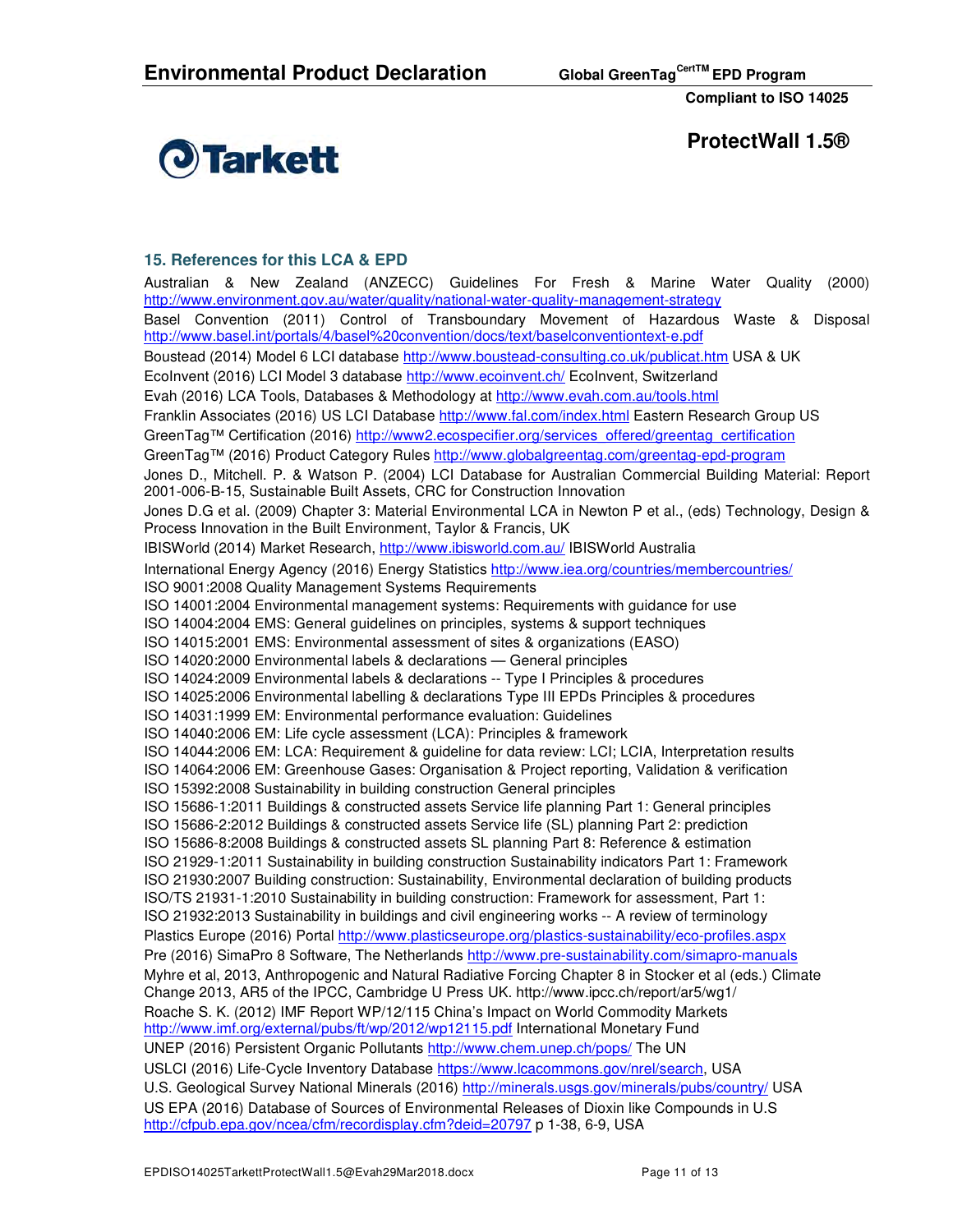

**ProtectWall 1.5®** 

## **16. Reviewers Report Conclusions**

The independent LCA reviewer's report confirmed that the LCA project report and addition information addressed the EPD. The verifier, Shloka Ashar, was not involved in developing the LCA or EPD and has no conflict of interests from their organisational position. While the report is confidential its conclusions confirmed that documentation according to set ISO Standard requirements was provided including evidence from the:

### **The Evah Institute, the LCA developer:**

| a) Recipes of input and output data of unit processes used for LCA calculations                  |           |  |  |  |  |
|--------------------------------------------------------------------------------------------------|-----------|--|--|--|--|
| b) Datasheets of measures, calculations, estimates and emails with sources as in Table 6         |           |  |  |  |  |
| e) References to literature and databases from which data was extracted as noted in Table 6      |           |  |  |  |  |
| g) Notes on supply chain processes and scenarios satisfying requirements of this Standard        |           |  |  |  |  |
| i) Embodied Energy shares as used for sensitivity analyses re ISO 14044:2006, 4.5.3.3            | ٦I        |  |  |  |  |
| j) Proof percentages or figures in calculations in the end of life scenario                      |           |  |  |  |  |
| k) Notes on proof of % and allocation calculations                                               | V         |  |  |  |  |
| o) All operations covered Vs criteria and substantiation used to determine system boundaries     | $\sqrt{}$ |  |  |  |  |
|                                                                                                  |           |  |  |  |  |
| <b>Product Manufacturer in:</b>                                                                  |           |  |  |  |  |
| c) Specifications used to create the manufacturer's product                                      | V         |  |  |  |  |
| d) Citations, references, specifications or regulations & data showing completeness              | V         |  |  |  |  |
| f) Specification demonstrating that the building product can fulfil the intended use             | V         |  |  |  |  |
| The Certifier Global GreenTag on:                                                                |           |  |  |  |  |
| I) Notes and calculation of averages of different locations yielding generic data                | V         |  |  |  |  |
| m) Substantiating additional environmental information ISO 14025:2006, 7.2.4                     | V         |  |  |  |  |
| n) Procedures for data collection, questionnaires, instructions, confidentiality deeds           |           |  |  |  |  |
| <b>Requiring No Evidence:</b>                                                                    |           |  |  |  |  |
| As the EPD is cradle to grave as well as PCR compliant the independent reviewer did not need to: |           |  |  |  |  |
| h) Substantiate a few stages as all stages were substantiated                                    | V         |  |  |  |  |
| p) Substantiate alternatives when no other choices and assumptions were applied                  |           |  |  |  |  |
| q) Demonstrate consistency for few stages as the same rules in Tables 5 and 6 applied to all.    |           |  |  |  |  |